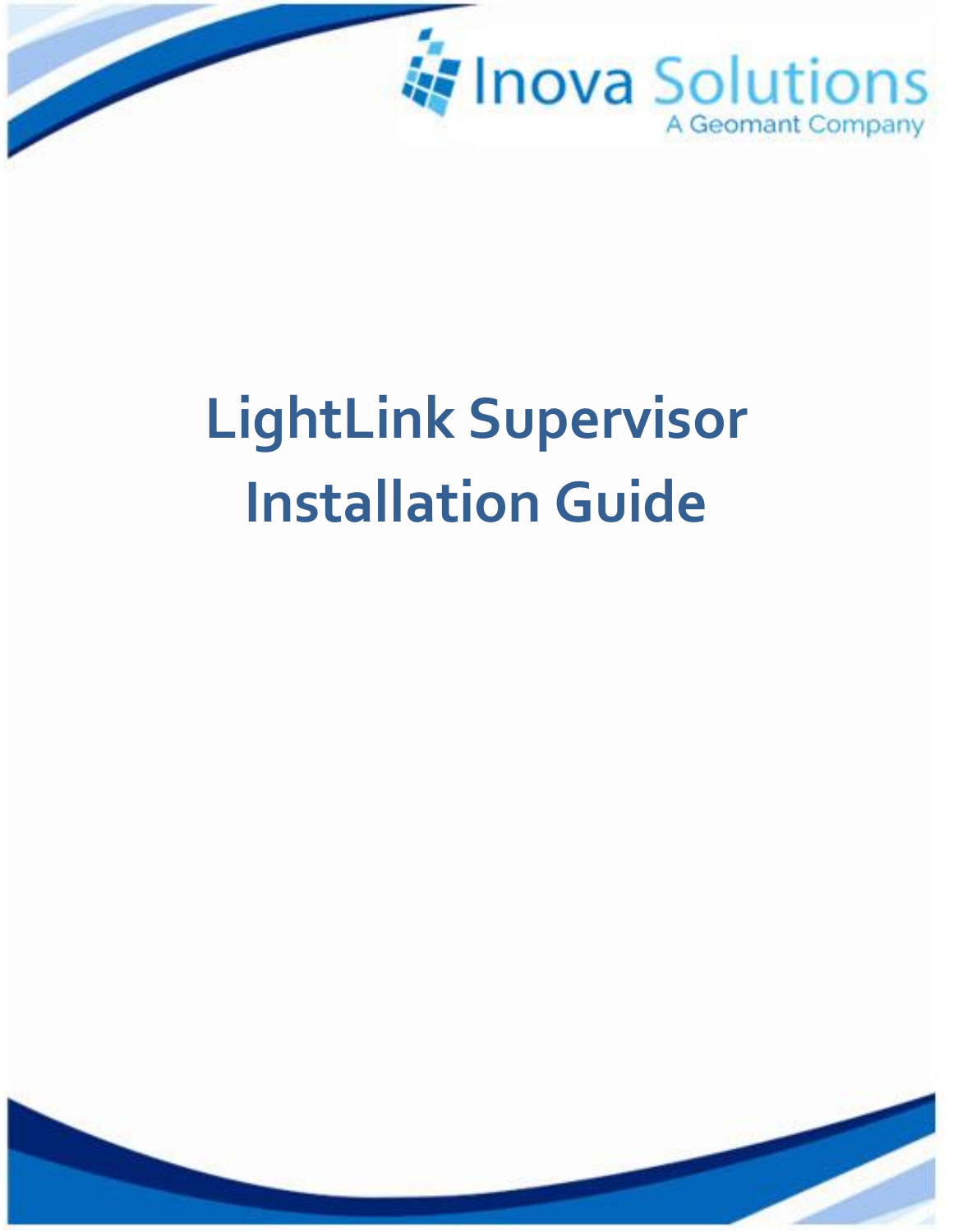

LightLink Supervisor Installation Guide

February 1, 2022

#### NOTICE OF TRADEMARK:

Inova LightLink and its components are trademarks of Inova Solutions. Microsoft and Microsoft Windows are registered trademarks of Microsoft Corporation. Cisco DMS is a registered trademark of Cisco Systems.

While reasonable efforts have been taken in the preparation of this document to ensure its accuracy, Inova Solutions, Inc. assumes no liability resulting from any errors or omissions in this manual, or from the use of the information contained herein.

> © 2022Inova Solutions, Inc., a Geomant Company 971 2nd ST S.E. Charlottesville, VA 22902 434.817.8000

> > [www.inovasolutions.com](http://www.inovasolutions.com/)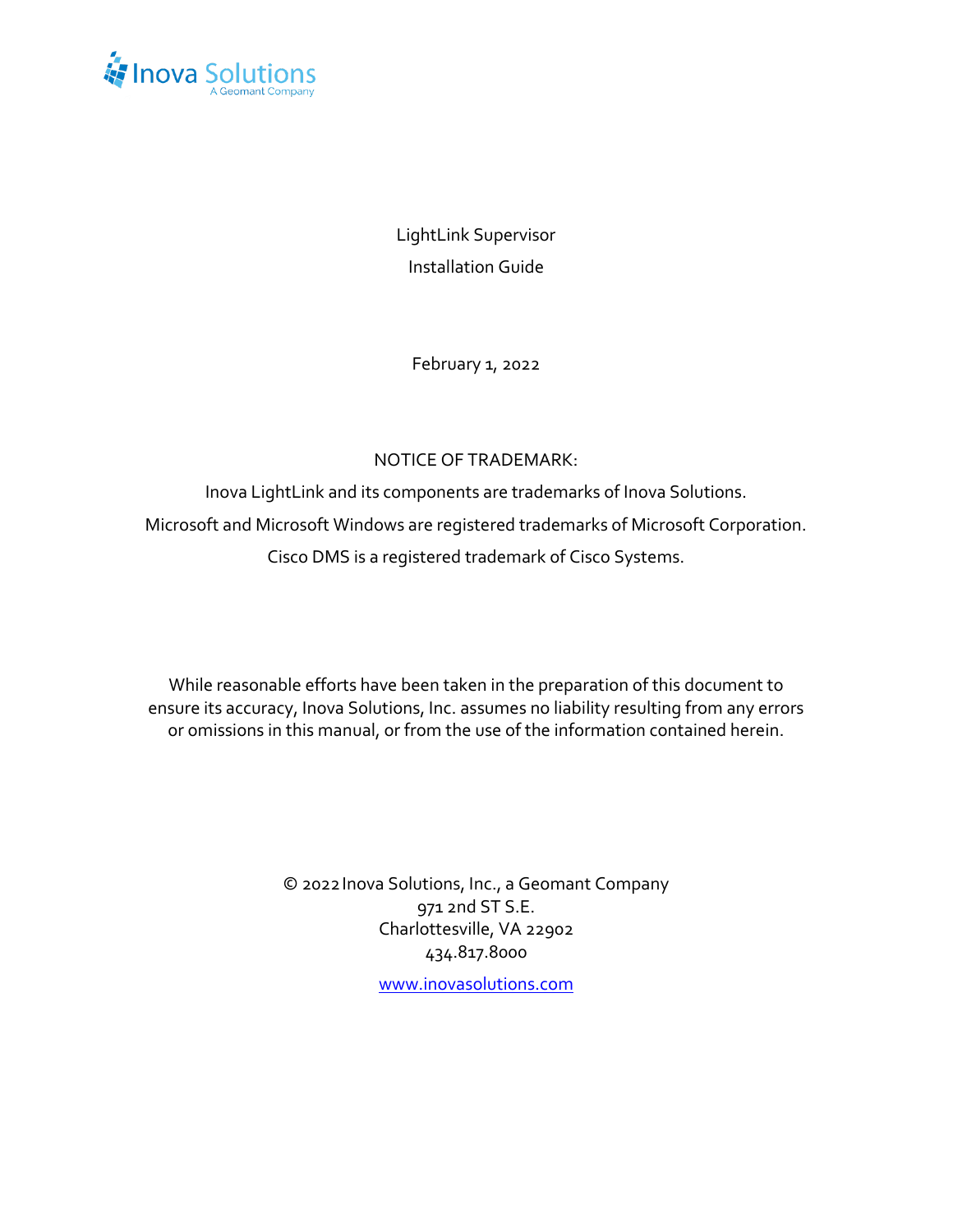#### Inova Solutions A Geomant Company

# **Table of Contents**

| 1.1. |  |
|------|--|
|      |  |
|      |  |
| 2.1. |  |
|      |  |
| 2.3. |  |
|      |  |
| 3.1. |  |
|      |  |
|      |  |
| 4.1. |  |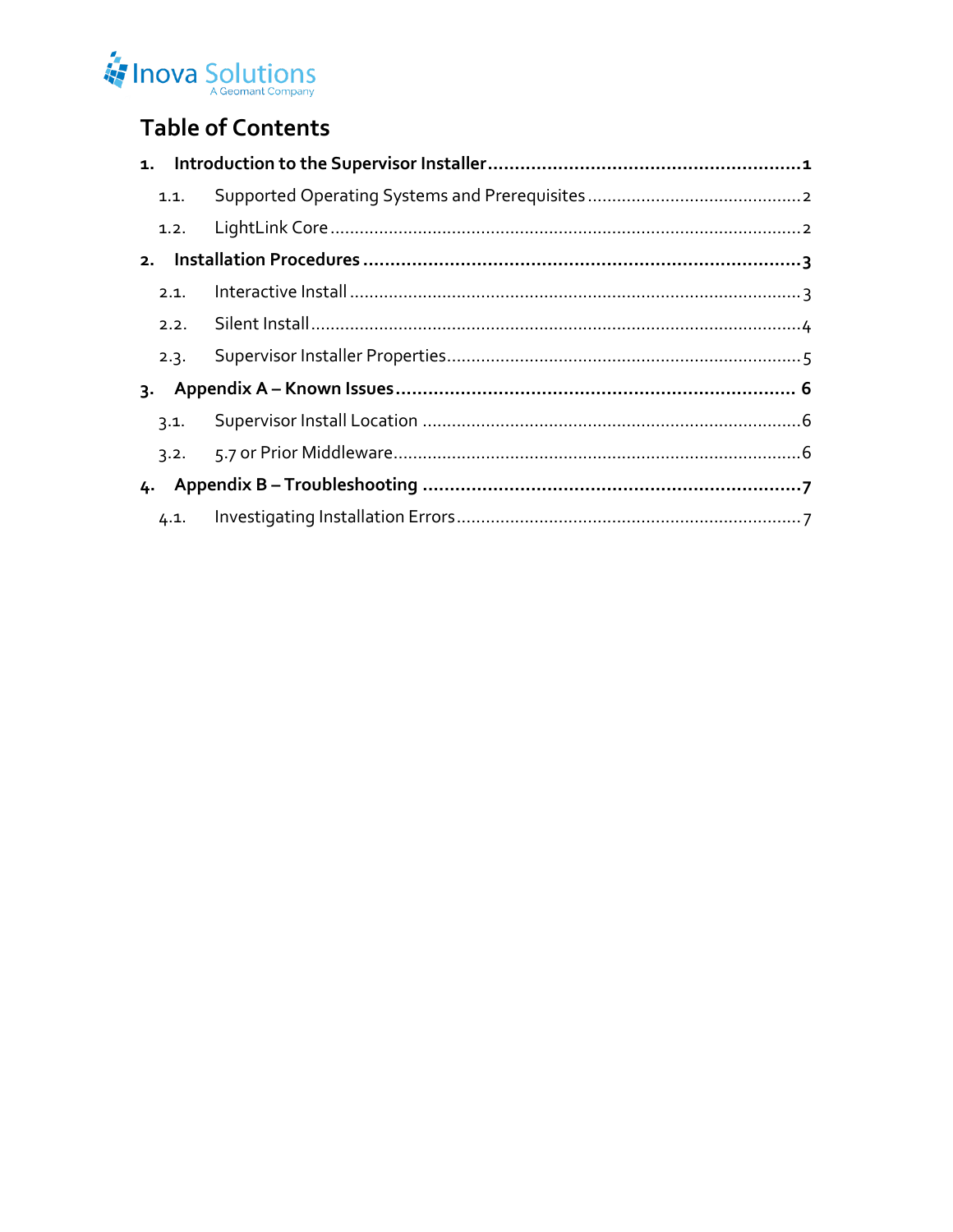## <span id="page-3-0"></span>**1. Introduction to the Supervisor Installer**

The Inova Supervisor installer deploys a suite of applications for administering a LightLink System which are listed and described below.

This suite of applications includes the following:

- System Manager System Manager allows you to monitor messages currently in the system. System Manager displays the LightLink Device Tree showing the Output Channels and Display Groups, as well as the devices assigned to each channel and group. System Manager shows information about the messages associated with the selected node in the Device Tree, as well as the Detailed Message Status for each device on which the message is destined to play that is associated with the selected node in the Device Tree.
- DataLink Editor- DataLink allows you to display real-time data values in a customized grid of cells, with or without title bar and/or row and column headings. The Data Value Monitoring feature of DataLink allows you to assign colors, based on data value thresholds, to the grid cells to provide rapid assessment of current business conditions. DataLink editor allows the creation of 'grid files' (\*.lld) which define a particular grids' data fields, layout, and threshold values.
- Message Editor Message Editor provides a user interface to create, schedule, preview, edit, and send messages to Displays and Devices. Message Editor allows you to send a message to a single Display, to a group of Displays, or to every Display in your system. These messages can contain formatted text, graphics, audio and real-time data.
- Tools The Bitmap Editor, Log Viewer, and QuickLaunch provide additional LightLink System features. The Bitmap Editor allows for creating site-specific graphical characters to be displayed on LightLink displays.

After installation, you can launch the LightLink Supervisor applications from the Start menu:

Start > All Programs > Inova Solutions > Supervisor Applications

Running the QuickLaunch application from the Start menu puts a quickstart menu into the System Tray for an alternate means of starting the LightLink Supervisor applications; the QuickLaunch is started by default after installation and upon a machine reboot.

The Supervisor applications can be hosted on any workstation that has connectivity to a LightLink Middleware server; they will generally connect to LightLink via the specified Client Manager, but some of the tools operate only on the local workstation.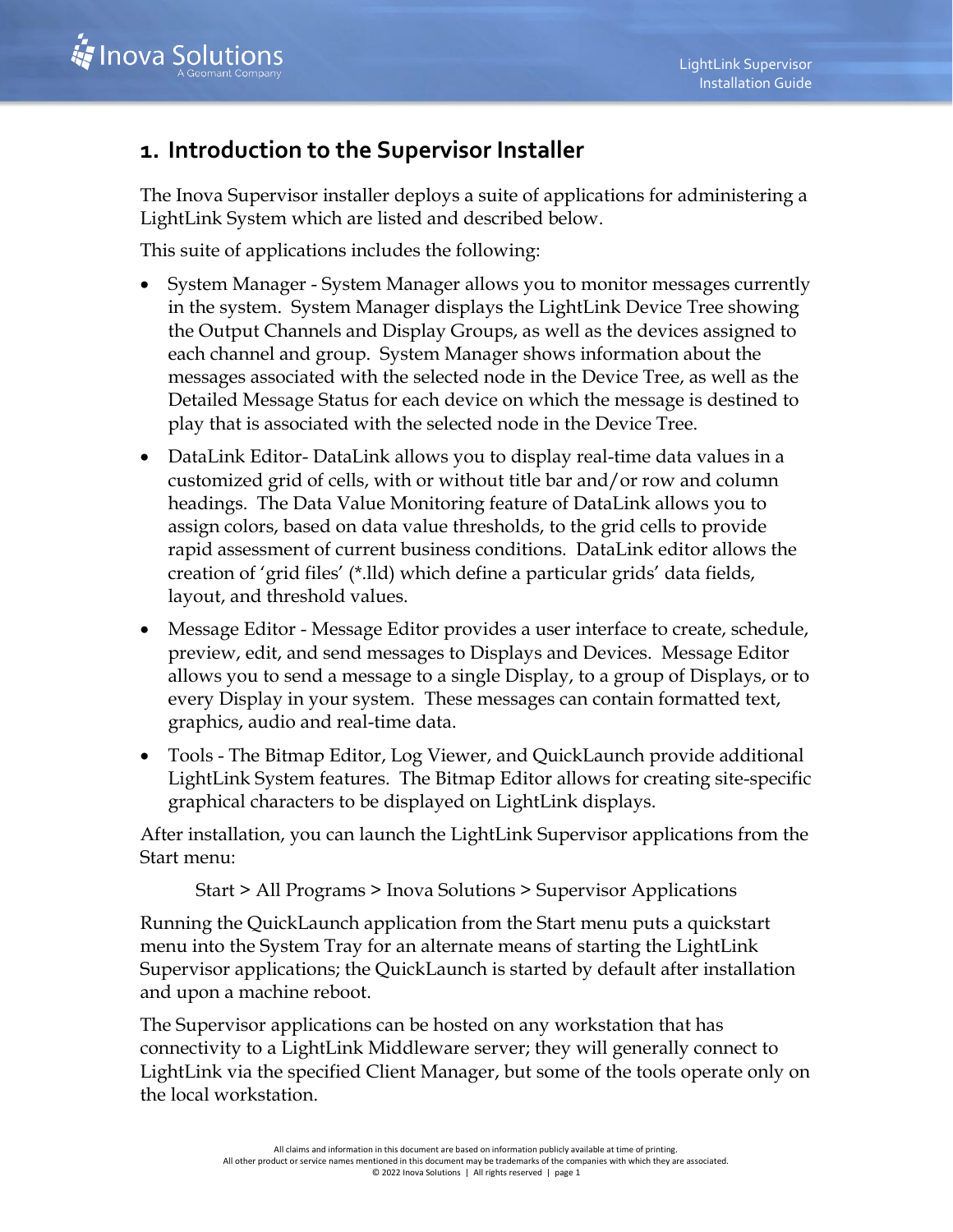#### <span id="page-4-0"></span>1.1. **Supported Operating Systems and Prerequisites**

Refer to the online [Knowledge Base](https://docs.geomant.com/wallboard/lightlink/index.html) for the most current information about supported operating systems and prerequisites for installation:

<https://docs.geomant.com/wallboard/lightlink/index.html>

#### <span id="page-4-1"></span>1.2. **LightLink Core**

With each of the modular installers, core features of LightLink are also installed to provide connection management and logging capabilities. These core features are used by all of the LightLink modular installers and as such, are treated as a set with version management.

If the Supervisor installer has a newer version of the core than what is already installed, the newer core may not be compatible with other Inova products installed on the same machine, and thus will not be installed.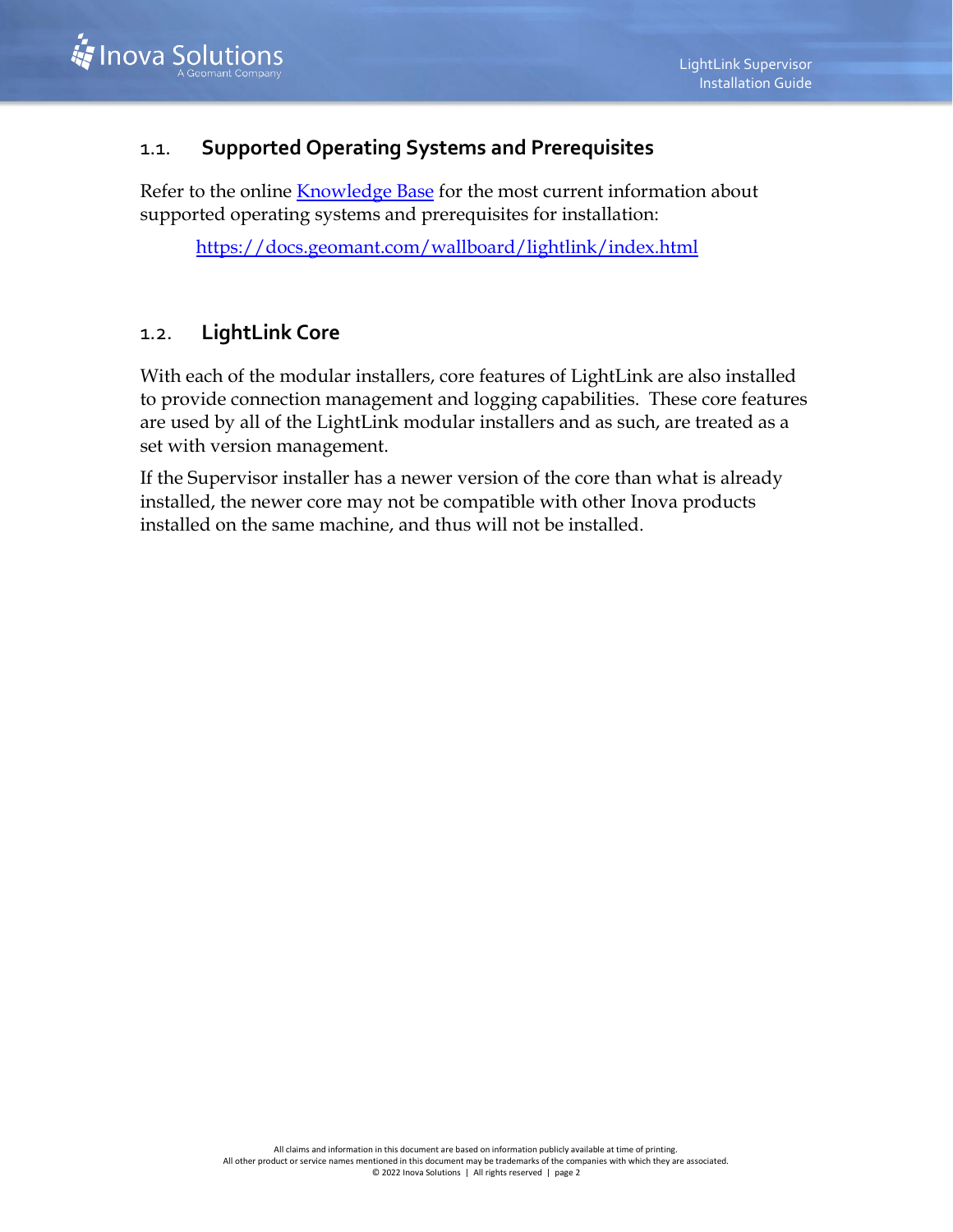### <span id="page-5-0"></span>**2. Installation Procedures**

To run the Supervisor installer you can either double-click it in a File Explorer window or start it from the command line in a command window. The command line mode is primarily provided to facilitate "silent installs" (see Silent Mode, below) suitable for "push" installs using a software distribution application or mechanism (e.g., SMS, Altiris, Tivoli).

If any LightLink applications are running during an install, the installer may shut them down automatically, depending on the compatibility of the application versions. The installer may present dialogs requesting that some LightLink applications be shut down; if these dialogs appear you may safely shut down the requested applications and continue with the install. These dialogs do not appear for a Silent Install.

#### <span id="page-5-1"></span>2.1. **Interactive Install**

When running interactively the installer will provide an option to select between a complete install and a custom install. Use the custom install option to specify the install location (allowed only if no other Inova products are already installed on this host).

When running interactively the installer will prompt for the Client Manager location, which is the connection to the rest of the LightLink system. This can be the host name or IP address of either your Primary Server or any Secondary Server that is running a Client Manager. The Supervisor installer will also prompt for the Object Bus location; enter the host name or IP address of a LightLink Middleware server running a LightLink Object Bus server. This is usually the Primary Server in your system. All specified servers must be active for the Supervisor Install to complete successfully.

- 1. Install all needed prerequisites.
- 2. [Run the installer](#page-5-0) interactively, either from a file Explorer or Command window.
- 3. When the Welcome screen appears, select Next to continue the installation process.
- 4. The License Agreement screen appears; read and select Accept, then select Next.
- 5. The Server Locations screen appears. Specify the Hostnames of the Client Manager and the Object Bus hosts. These can be changed later by performing an over-install of the same version and providing the new values.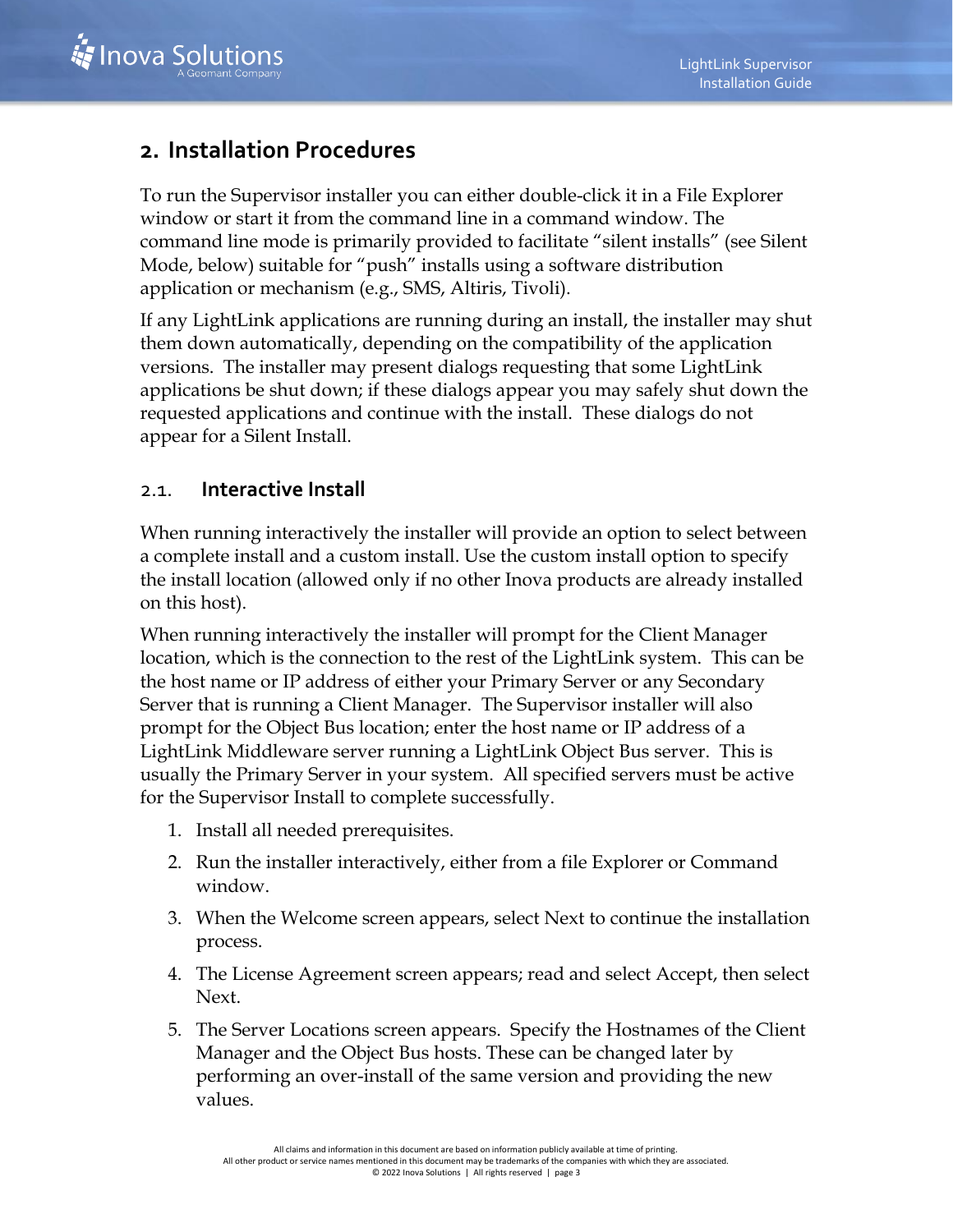- 6. The Ready to Install the Program screen appears; select Install to run the installation with the setup specified in earlier screens.
- 7. If the Client Manager is not responding at the specified hostname, a prompt dialog asking for this information will appear later on during the installation. Enter the DNS host name for the machine hosting the Client Manager. If you need help determining the correct value for this location, please contact your Systems Administrator.
- 8. After the install is completed, select the Finish button to exit the installation process.

You have now successfully installed the LightLink Supervisor applications.

#### <span id="page-6-0"></span>2.2. **Silent Install**

#### *Note: All prerequisites must be installed prior to beginning a silent install.*

The Supervisor installer can be run in "silent" mode to facilitate "push" mechanisms of installing the Supervisor applications. Silent mode can only be invoked via the command line and requires two parameters: the "/S" qualifier to tell the setup program to run silent, and the "/qn" as a parameter passed to the installation program (the Microsoft Installer, MSI) to tell it to run quietly with no feedback.

Here is an example command line for "silent" install with generalized properties:

```
lightlink supervisor setup.exe /S /v"/qn Property=Value
Property2=value2"
```
The Supervisor installer installation properties are described in the following section. Note that you don't have to specify a property on the command line if you want the default value.

The command below will perform a silent install of the Supervisor applications to the default location with the Client Manager and Object Bus hosts specified as the host name "pb05":

```
lightlink supervisor setup.exe /S /v"/qn
CLIMGR_ADDRESS=pb05 OBJBUS_ADDRESS=pb05"
```
Here is another silent install example with a user-specified installation location under Program Files and a Client Manager and Object Bus locations specified as an IP address (allowed but not recommended):

```
lightlink supervisor setup.exe /S /v"/qn
CLIMGR_ADDRESS=192.168.55.79 OBJBUS_ADDRESS=192.168.55.79
INSTALLDIR=\"C:\Program Files\MyDir\""
```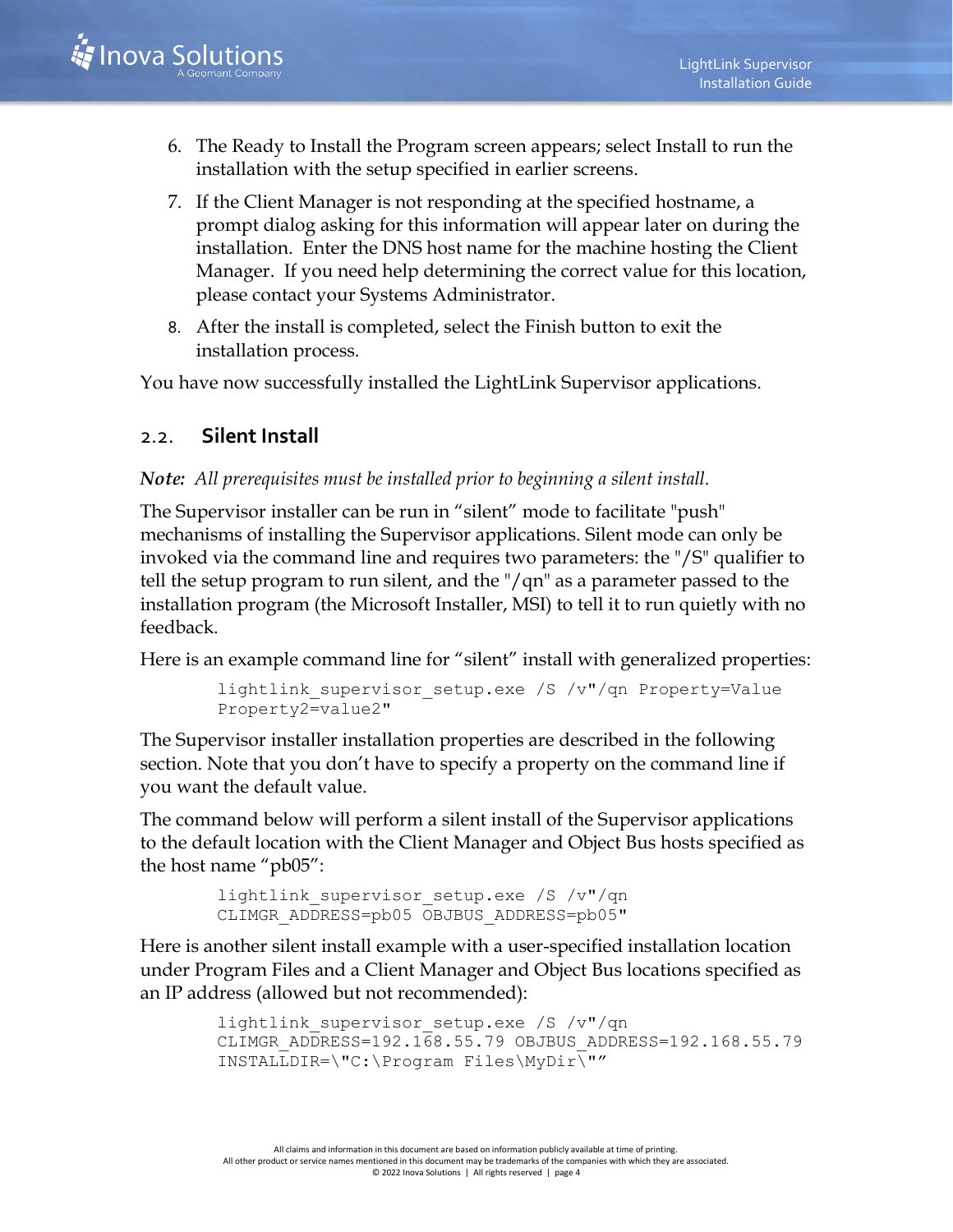*Important Note: when specifying an install folder whose name includes spaces, special handling is required – see the description of the INSTALLDIR property, below.*

When run in silent mode there's no feedback outside of the install log files, except for an exit value that is returned to the invoking application (e.g. to the "push" mechanism that started the install). Currently we expect that the only values that the MSI will return are 0, for successful install, and 1603, for fatal error during installation. Please refer to (Appendix B – Troubleshooting), to learn how to investigate installation errors.

#### <span id="page-7-0"></span>2.3. **Supervisor Installer Properties**

This section provides the list of the Supervisor installer properties and their values that can be specified on the command line.

- **CLIMGR\_ADDRESS** specifies the computer where the Client Manager resides, either by IP Address or DNS host name. The CLIMGR\_ADDRESS can be changed by performing an over-install of the same version and providing the new property value on the command line.
- **OBJBUS\_ADDRESS** specifies the computer where the Object Bus resides, either by IP Address or DNS host name. The OBJBUS\_ADDRESS can be changed by performing an over-install of the same version and providing the new property value on the command line.
- **INSTALLDIR** can be used to override the default "C:\Program Files\Inova Solutions". To include spaces in the non-default location, (e.g. "Program files\my DIR") the location must be specified with quotes. Because the property is part of the /v qualifier which is already within quotes, the "escape" sequence  $(\nabla)$  is required so the /v qualifier doesn't terminate prematurely. The above example shows the proper syntax.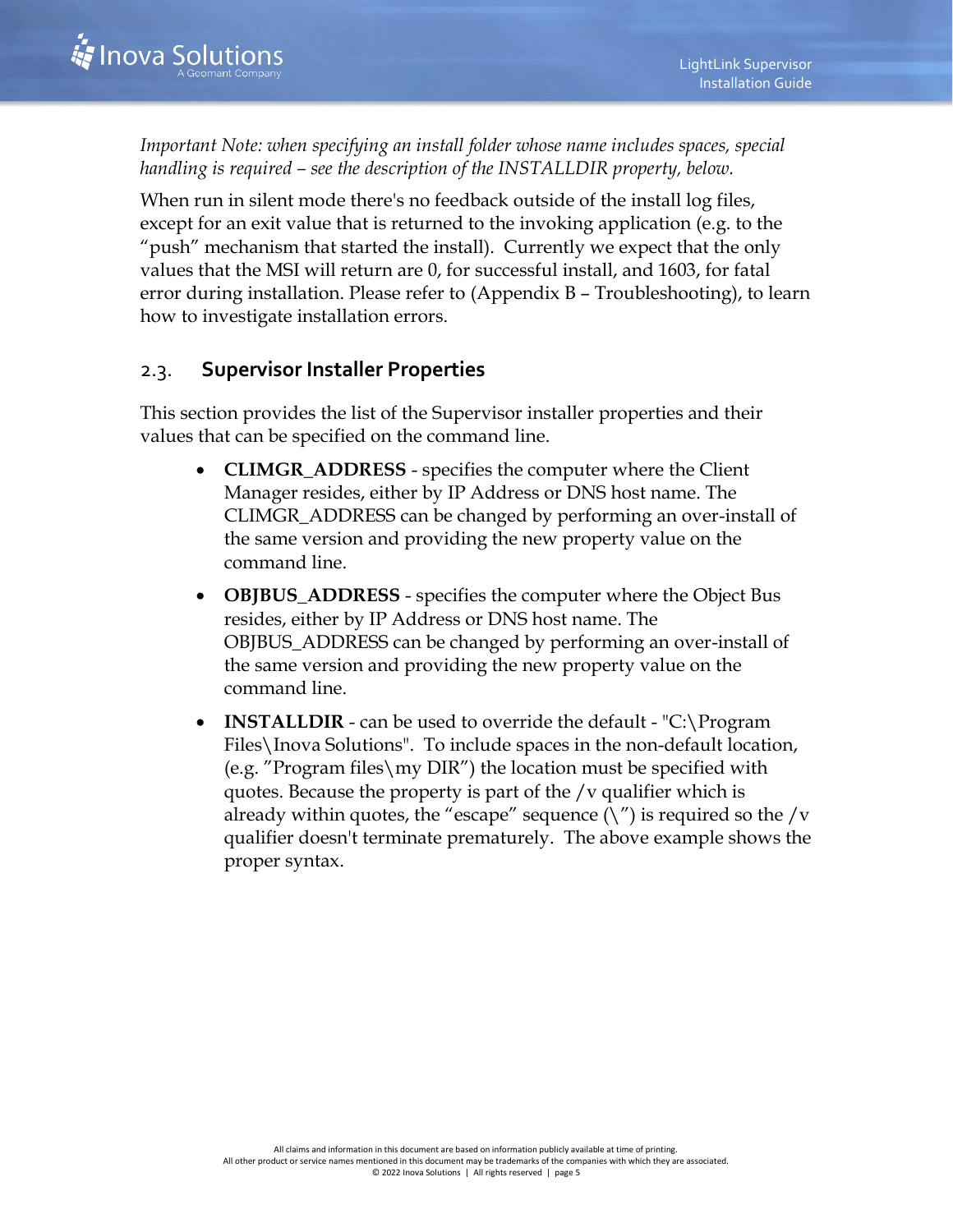

## <span id="page-8-0"></span>**3. Appendix A – Known Issues**

#### <span id="page-8-1"></span>3.1. **Supervisor Install Location**

The Supervisor installer cannot change the folder in which the Supervisor applications are installed when another Inova Solutions product exists on that same computer, nor can it change their location after the initial Supervisor install. One must uninstall all Inova Solutions products and then re-run the Supervisor installer to change the install location.

#### <span id="page-8-2"></span>3.2. **5.7 or Prior Middleware**

When installing 5.8 Supervisor against a 5.7 or prior Middleware on a different server, you will need to modify the Middleware Server firewall rules. Change the rules to allow i\_ddsrv.exe to accept incoming requests from the Supervisor applications and installer.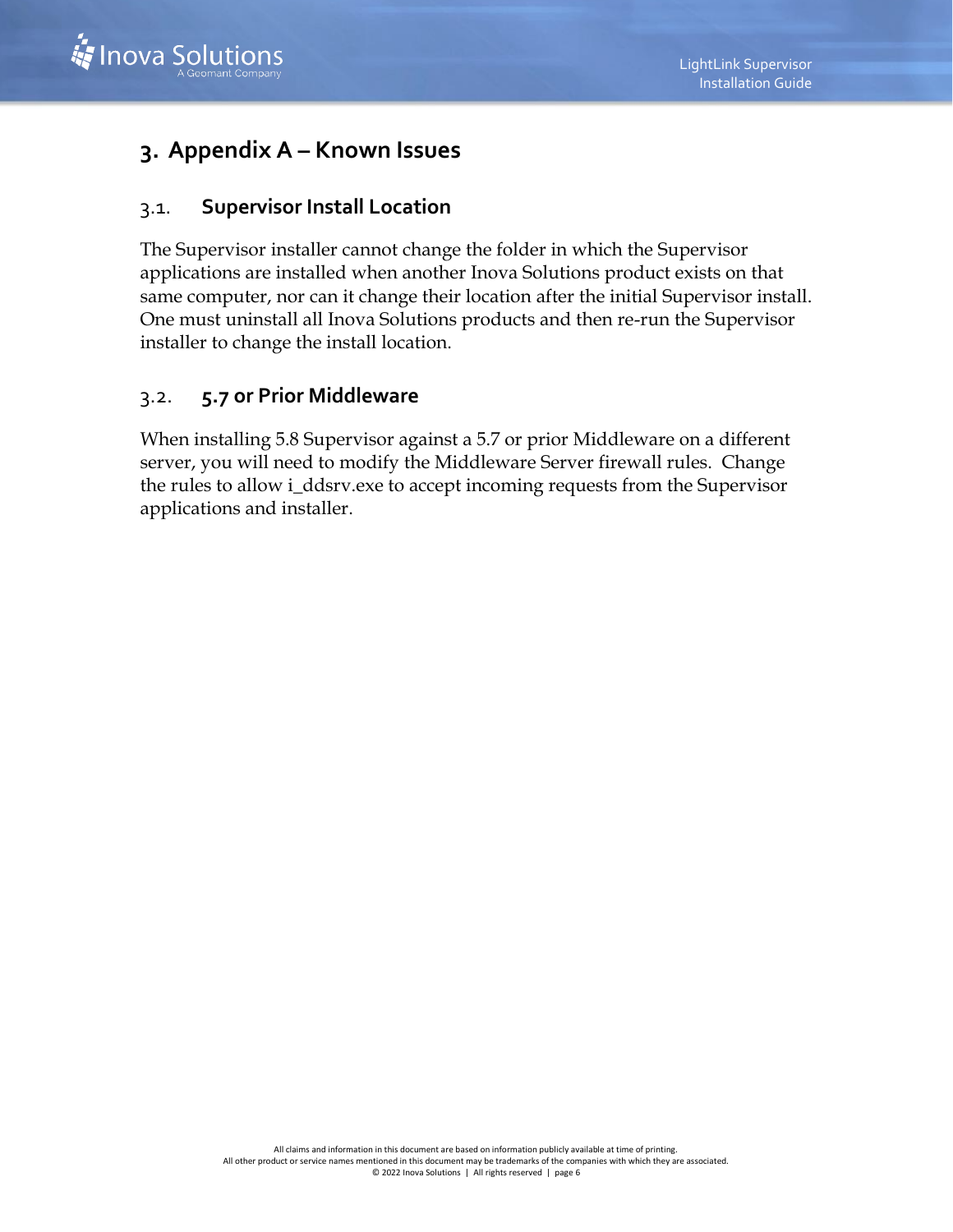# <span id="page-9-0"></span>**4. Appendix B – Troubleshooting**

#### <span id="page-9-1"></span>4.1. **Investigating Installation Errors**

This section outlines a process by which someone installing the Supervisor applications can identify and deal with installation issues. In interactive mode, attention has been given to make sure that message dialogs will appear when the following conditions occur, in addition to log file entries. However, during silent installs (commonly also known as push installs), these conditions can only be logged to a file.

When a Silent installs fails, it may leave a non-working installation, but because it is silent, it displays no dialogs or evident condition codes. A software distribution application/method ("push" programs like Altiris and Tivoli, or SMS) usually displays the "return code" from the MSI during an install, but limitations of MSI packages prevent Inova from making those condition codes more descriptive.

Currently, a 0 indicates a successful install. The only other known result is a 1603, "Fatal Error during Installation", which should prompt investigation of the following files for the specific cause of the failed install.

- 1. Search the file "<Install Directory>\core\logs\supervisor\_install.log" where <Install Directory> indicates the user-specified install directory (which typically defaults to "C:\Program Files\Inova Solutions") for the following condition codes:
	- **35**: There is a newer version of the product you are trying to install already installed.
	- **Other**: Other failures of the core and configuration scripts are reported in this log file.
- 2. Search the file "<Install Directory>\core\logs\winvisilaunch.log" for the following condition codes:
	- **13**: An uninstall of a LightLink product detected that there were other LightLink products existing so the LightLink core will not be uninstalled. This is not an error condition.
	- **30**: Invalid Client Manager Location this can result either from the Client Manager not running at the specified location, a network outage, or from the location not having a Client Manager installed at all. If the location needs to be corrected for the Supervisor installer, rerun the installer to specify the correct location. If you know that the specified Client Manager location is correct, investigate the lack of